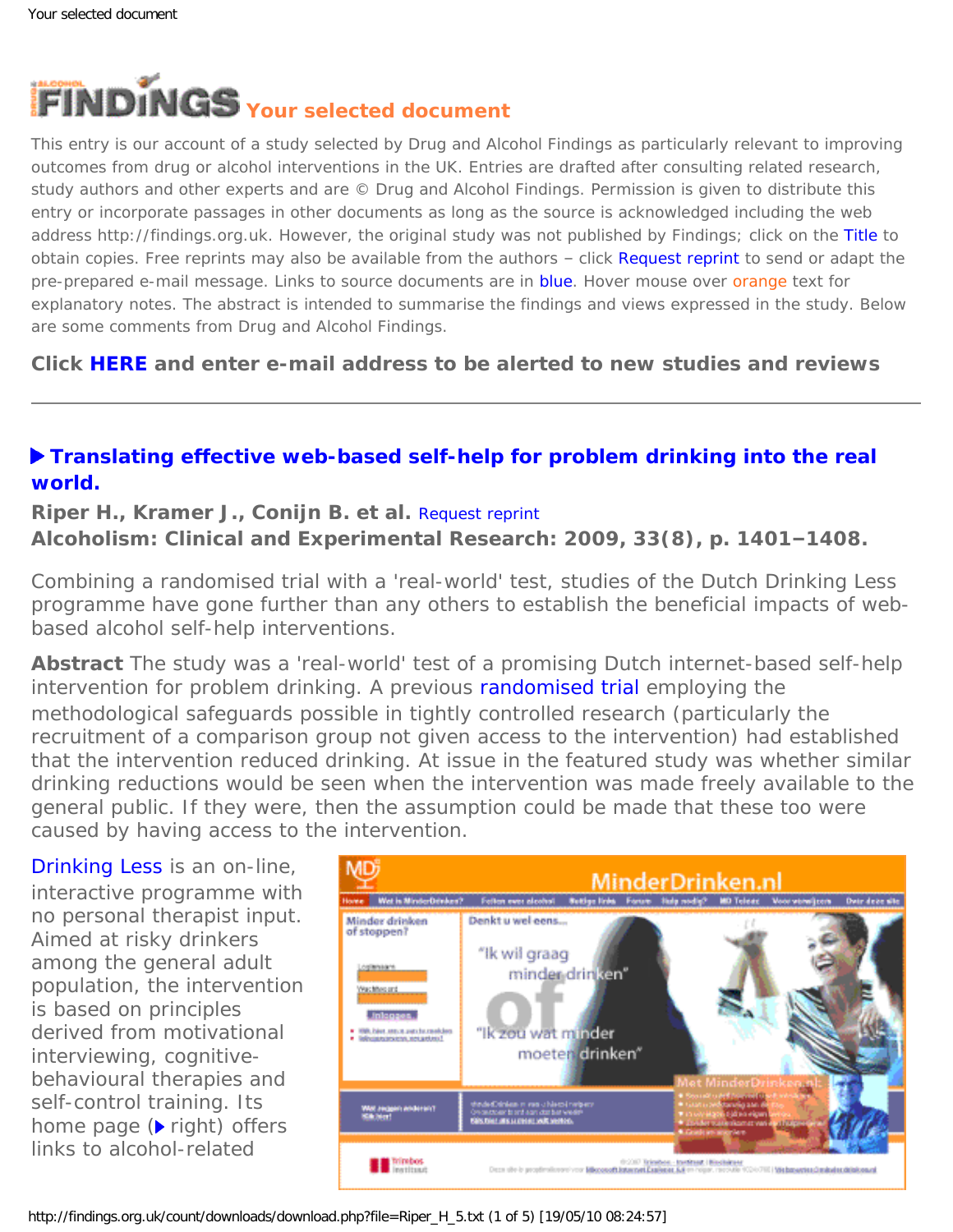**B** Instituut

information, treatment

services, a discussion forum, and the *Drinking Less* self-help programme, the core of the intervention. Over a recommended six weeks (though this is entirely up to the user) the programme quides visitors in [preparing to change](#page-0-0) their drinking, setting goals, implementing change, and finally sustaining it, preferably by drinking within recommended limits.

The [earlier trial](http://dx.doi.org/10.1111/j.1360-0443.2007.02063.x) had found that six months later, at least 17% of adult problem drinkers randomly allocated to this intervention had reduced their drinking to within Dutch guidelines, compared to just 5% allocated to an on-line alcohol education brochure. Before the study, both groups had averaged about [55 UK units](#page-0-0) a week. At follow-up, the *Drinking Less* group had cut consumption to about [36 UK units](#page-0-0) a week, but the brochure group had barely changed.

The featured study monitored what happened when over 10 months spanning 2007 and 2008 the web site was advertised to the Dutch public. [During this time round 27,500](#page-0-0)  people visited the site, of whom 1625 signed up for the self-help programme, accessing it on average 23 times. Typically they were well educated, employed, middle-aged men. On average they drank about [50 UK units](#page-0-0) a week, and nearly all who completed the on-line [AUDIT](http://whqlibdoc.who.int/hq/2001/WHO_MSD_MSB_01.6a.pdf) screening questionnaire scored in a range indicative of alcohol abuse or dependence.

During the first seven of the 10 months, 378 of site visitors who signed up to the *Drinking Less* programme also agreed to participate in research to assess its impact. On average they drank roughly the same amount (95% exceeded Dutch guidelines) as all 1625 who signed up and were also similar in age, sex, employment, and motivation to change. Despite some statistically significant differences, they were also broadly similar to participants in the earlier randomised trial. Over 8 in 10 had never received professional help for their drinking. A few weeks later [a survey](#page-0-0) suggested that after signing up, nearly 9 in 10 went on to use the programme, though generally only a few times.

Of the 378 in the baseline sample, 153 responded to an on-line follow-up survey six months later. Before signing up to the programme, just 4% had confined their drinking within [Dutch guidelines;](#page-0-0) six month later, 39% did so. They had also nearly halved their average consumption from [50 UK units](#page-0-0) to [27.](#page-0-0) On the 'fail-safe' assumption that the intervention had no impact on people who were not followed up, still the drinking reductions were statistically significant; from 5%, the proportion drinking within guidelines rose to 19%, and consumption fell from [51 UK units](#page-0-0) to [42.](#page-0-0)

Next the analysts compared [these results](#page-0-0) with those from the six-month follow-up in the randomised trial. Based only on respondents to the follow-up surveys, and adjusting for differences between the samples, in the 'real-world' test over twice as many (unadjusted figures 36% v. 19%) people moved to drinking within Dutch guidelines. When the assumption was made that in both trials the intervention had no impact on people not followed up, the figures still favoured the 'real-world' test (15% v. 10%), but the difference was no longer statistically significant.

The researchers concluded that the featured study had shown that the benefits established by the randomised controlled trial would be sustained when the intervention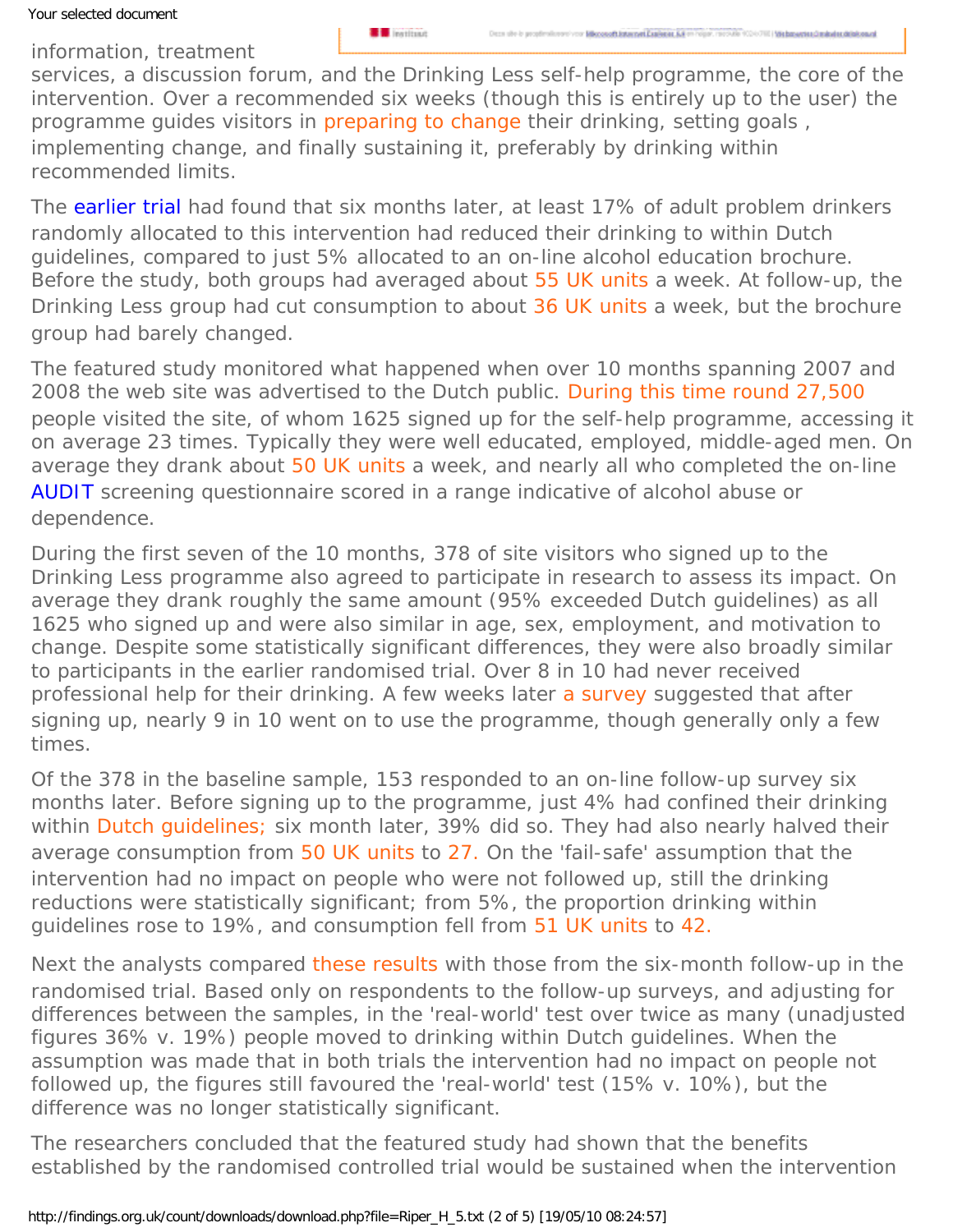was made routinely and generally available to the public. The expected throughput of 3000 *Drinking Less* programme users a year would amount to nearly 3% of the country's problem drinkers who would otherwise not have received professional help. Probably because they require the drinker to take the initiative and visit the site, such interventions reach people who, compared to the totality of problem drinkers, are more likely to be women, employed, highly educated, and motivated to change their drinking. Given its low cost per user, this type of intervention seems to have a worthwhile place in a public health approach to reducing alcohol-related problems.

FINDINGS Though only a minority of site visitors may sign up for web-based alcohol programmes, nevertheless the numbers engaged can be very large, and the riskreductions seem of the order typical in studies of brief advice to drinkers identified in health care settings. In these settings screening programmes typically identify people who are not actually seeking help for drinking problems - 'pushing' them towards intervention and change – while web sites 'pull' in people already curious or concerned about their drinking. As such these two gateways can play complementary roles in improving public health and offering change opportunities to people who would not present to alcohol treatment services. However, in Britain and elsewhere, both tactics reach only small fractions of the population who drinking excessively, leaving the bulk of the **[public health work](https://findings.org.uk/count/downloads/download.php?file=hot_alc_pop.hot)** to be done by interventions which drinkers generally cannot avoid and do not have seek out, such as [price increases](https://findings.org.uk/count/downloads/download.php?file=Meier_PS_15.txt) and [availability restrictions](https://findings.org.uk/count/downloads/download.php?file=Campbell_CA_1.txt).

With its combination of a randomised trial and a 'real-world' test, the featured research programme has gone further than any other in establishing the beneficial impacts of webbased alcohol interventions. However, largely because many site users do not complete research surveys, it remains impossible to be sure that the results seen in such studies will be replicated across the entire usership of the sites. Details below.

## Strengths and limitations of the featured study

The featured study's combination of a randomised trial with all its methodological safeguards, and a 'real-world' trial approximating normal conditions, affords what seems to be the best indication to date of the contribution web-based self-help interventions could make to reducing heavy drinking and associated health risks. However, its twin pillars are weakened by the fact that many people either did not join the studies or did not supply follow-up data; those who did may not have been typical of all the people who might access such sites. In the [randomised trial,](http://dx.doi.org/10.1111/j.1360-0443.2007.02063.x) 40% of the baseline sample did not complete the six-month follow-up survey, and in the featured study, nearly 60%. Though on the measures taken by the study the respondents generally seemed typical of the baseline sample, clearly something was sufficiently different to cause them to respond while the others did not. In both studies this problem was catered for by assuming that non-responders were also non-changers. Though this almost certainly underestimated the impact of the intervention, still in both there remained significant and worthwhile improvements.

What could not be catered for in either study was the degree to which people who join such studies differ from the much greater number who would use the web sites, but decline participation in research. This problem was especially apparent in the featured study, in which it seems that around 6% of site visitors signed up for the self-help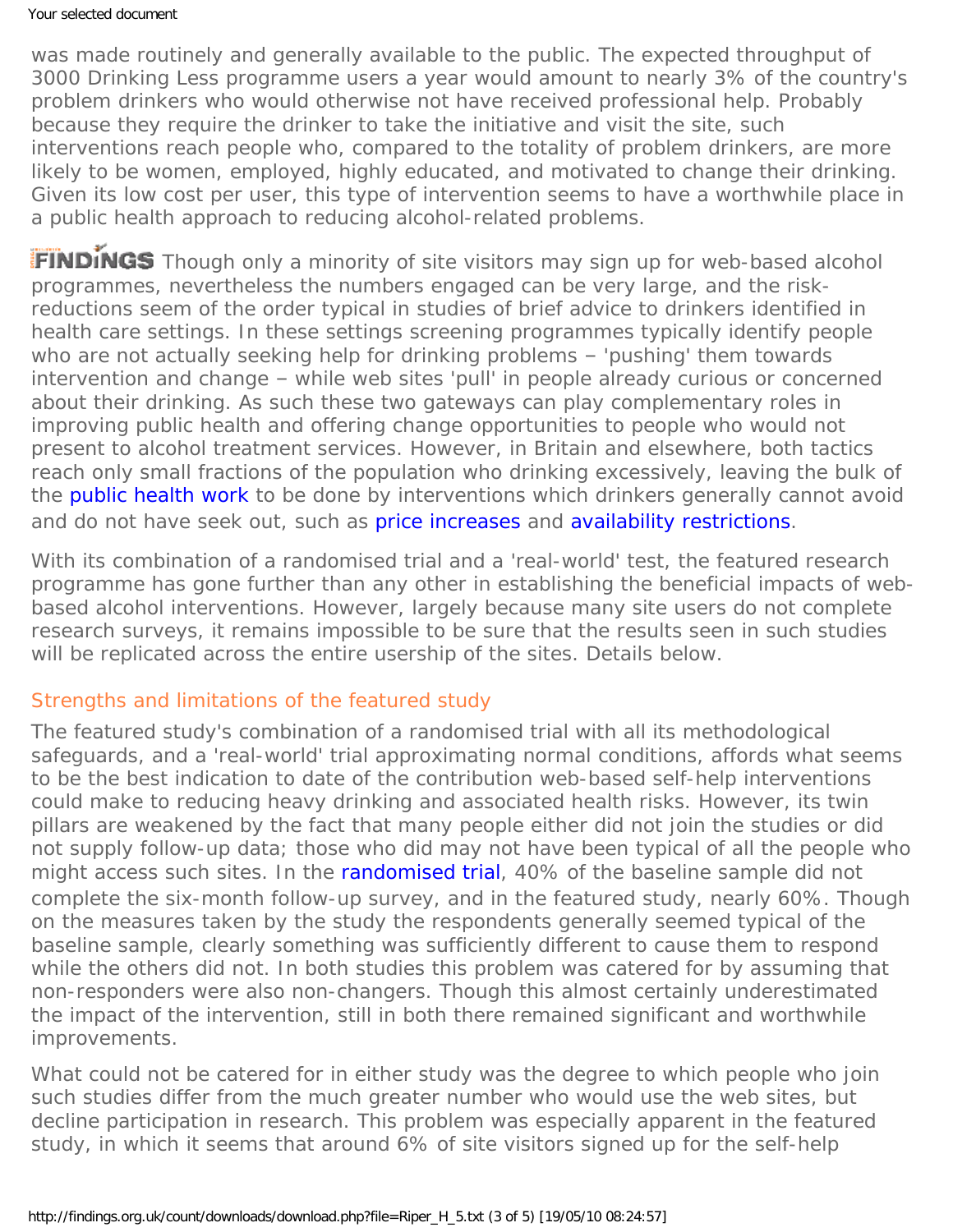programme. Of these, [perhaps a third or slightly more](#page-0-0) of the people who signed up for the programme during the relevant period also agreed to participate in the research. In some important ways (including amount drunk and motivation to change) they seemed similar to the bulk of programme sign-ups, though the researchers suspect they were more likely to have engaged with the programme.

#### Opening more doors to change for more people

A [review](http://dx.doi.org/10.1016/j.jsat.2009.11.001) of computer-based alcohol services for the general public has rehearsed the advantages: immediate, convenient access for people (the majority in developed nations) connected to the internet; consequently able to capitalise on what may be fleeting resolve; anonymous services sidestep the embarrassment or stigma which might deter help-seeking; such services are available to people unwilling or less able to talk about their problems to a stranger; generally they are free and entail no travel costs or lost income due to time off work; very low operating cost per user if widely accessed; easily updated. In consumption terms, the drinking problems of web site users are comparable to those of drinkers who seek treatment, yet few have received professional help, perhaps partly because their higher socioeconomic status and greater resources have enabled them to restrict the consequential damage. People who actually engage with webbased assessments of their drinking problems have more severe problems than those who just visit and leave. Including the randomised trial which paved the way for the featured study, the review found eight studies which evaluated the effectiveness of computer-based interventions for the general public. In all but one the users significantly improved on at least one of the alcohol-related measures recorded by the studies.

A particular role for alcohol self-help sites may be to offer an easy, quick and accessible way to for drinkers to actualise their desire to tackle their problems, especially when that desire is allied with the resources to implement and sustain improvements without faceto-face or comprehensive assistance. After conducting the Project MATCH trial, some of the world's leading alcohol treatment researchers [argued](https://findings.org.uk/count/downloads/download.php?file=Ashton_M_8.doc) that "access to treatment may be as important as the type of treatment available". The implication is that in cultures which accept 'treatment' as a route to resolving unhealthy and/or undesirable drinking, having convincing-looking and accessible 'treatment doors' to go through may be more important than what lies behind those doors, as long as this fulfils the expectations of the client or patient. This is likely to be especially the case for people who retain a stake in conventional society in the form of marriages, jobs, families, and a reputation to lose. These populations – the kind the featured study suggests are attracted to self-help alcohol therapy web sites - have more of the ['recovery capital'](http://dx.doi.org/10.1080/10826080802289762) resources needed to themselves do most of the work in curbing their drinking.

### The British Down Your Drink site

The best known British alcohol self-help web site is the [Down Your Drink](http://www.downyourdrink.org.uk/) site run by a team based at University College London, an initiative [originally funded](https://findings.org.uk/count/downloads/download.php?file=off_6_4.pdf) by the Alcohol [Education and Research Council](http://www.aerc.org.uk/) and now by the Medical Research Council's National Prevention Research Initiative. In 2007 this [was revised](http://dx.doi.org/10.1093/alcalc/agn066) to offer set programmes from a one-hour brief intervention to several weeks, but also to generally give the user greater control over the use they made of the site. The approach remained based on principles and techniques derived from motivational interviewing and cognitive-behavioural